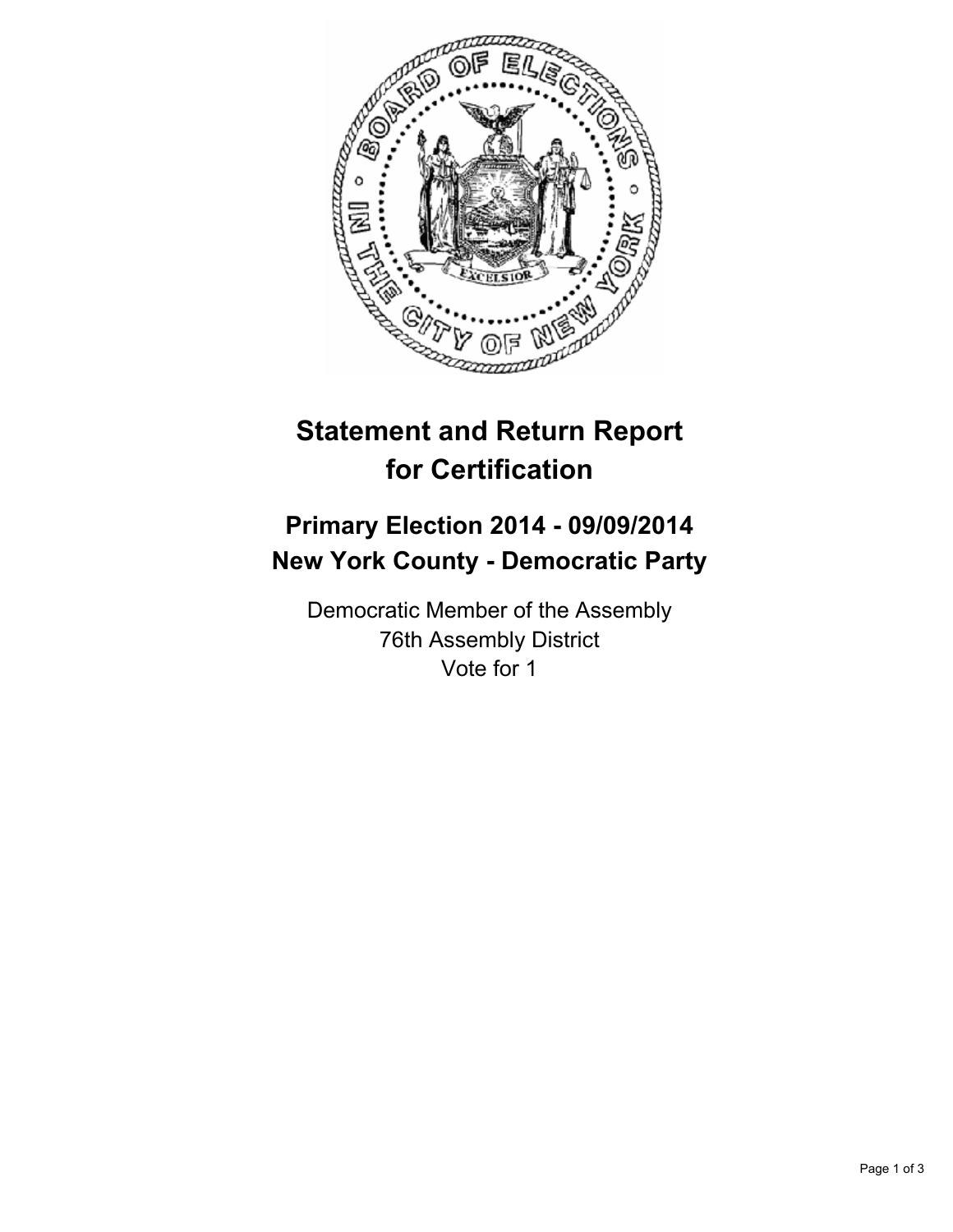

## **Assembly District 76**

| <b>PUBLIC COUNTER</b>                                    | 7,066        |
|----------------------------------------------------------|--------------|
| <b>EMERGENCY</b>                                         | 1            |
| ABSENTEE/MILITARY                                        | 254          |
| <b>FEDERAL</b>                                           | 0            |
| <b>SPECIAL PRESIDENTIAL</b>                              | $\mathbf{0}$ |
| <b>AFFIDAVIT</b>                                         | 53           |
| <b>Total Ballots</b>                                     | 7,374        |
| Less - Inapplicable Federal/Special Presidential Ballots | 0            |
| <b>Total Applicable Ballots</b>                          | 7,374        |
| <b>GUS CHRISTENSEN</b>                                   | 2,620        |
| DAVID J. MENEGON                                         | 706          |
| REBECCA A. SEAWRIGHT                                     | 3,188        |
| ED A. HARTZOG                                            | 482          |
| <b>BRADFORD GOZ (WRITE-IN)</b>                           | 1            |
| CORY EVANS (WRITE-IN)                                    | 1            |
| DAVID GARDNER (WRITE-IN)                                 | 1            |
| DAVID GARLAND (WRITE-IN)                                 | 17           |
| DAVID GARMIN (WRITE-IN)                                  | 1            |
| DEBRA S. STEIN (WRITE-IN)                                | 1            |
| ELAHD BAR-SHAI (WRITE-IN)                                | 1            |
| ELLERY GELFUND KAMMERMAN (WRITE-IN)                      | 1            |
| KELVIN C. BIAS (WRITE-IN)                                | 1            |
| KISA K. PASS (WRITE-IN)                                  | 1            |
| NICOLE KRIST (WRITE-IN)                                  | 1            |
| SETH D. GINSBERG (WRITE-IN)                              | 1            |
| UNATTRIBUTABLE WRITE-IN (WRITE-IN)                       | 3            |
| <b>Total Votes</b>                                       | 7,027        |
| Unrecorded                                               | 347          |